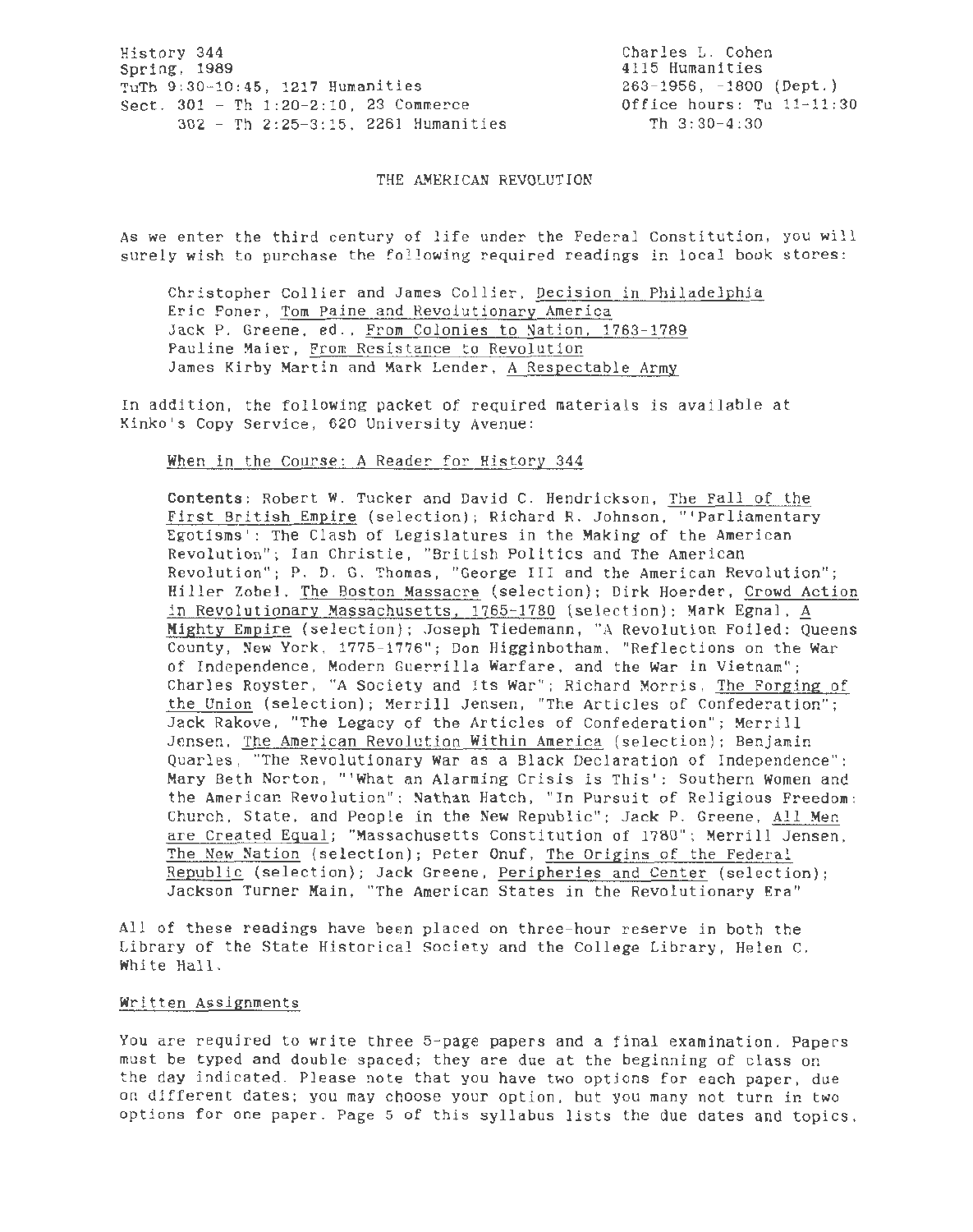#### Rewrite Policy

You may rewrite any paper, but only after talking with me about such details as the new due date and the kinds of changes to be made. You must inform me of your decision to rewrite a paper by the end of the next class session after I first return the original version. I will be flexible regarding the amount of time you may have for revisions, but in general you should not expect to have more than a week in which to revise your work . The old draft (plus any separate sheet of comments) must accompany the new version. Please note that simply rewriting a paper will not in itself guarantee a higher grade; you must substantially improve the essay, following my comments to be sure, but initiating some changes on your own.

## Grading

Simplicity itself. Each paper, the final exam, and class participation count 20% of the final grade. Class discussion will be evaluated on a combination of attendance and quality (which is not identical to quantity).

| Date |  | Lecture Program and Assignments |
|------|--|---------------------------------|
|      |  |                                 |

Jan. 24 His Majesty's Empire Surveyed

26 Seats of Power: the British Government

Reading: Greene, COLONIES, doc. 1

31 The Rising Colonies

Feb. 2 Ties that (Loosely) Bind: the Imperial Relationship to 1763

- Reading: Tucker and Hendrickson, FALL OF THE FIRST BRITISH EMPIRE, 146-86; Johnson, "Parliamentary Egotisms"; Christie, "British Politics"; Thomas, "George III" (note: we will have to reschedule these sections]
- 7 Ideologies of Resistance
- 9 The Genesis of Imperial Reorganization

Reading: Greene, COLONIES, docs. 13A, 15A, 15D-F, 22A, 24A, 28A, 29A, 30A

14 The Colonies Stamped

16 Townshend's Folly

Reading: Maier, RESISTANCE TO REVOLUTION, 3-157; Zobel, BOSTON MASSACRE, 24-47; Hoerder , CROWD ACTION, 85- 118

21 A Watchful Respite

First Paper Due - Option 1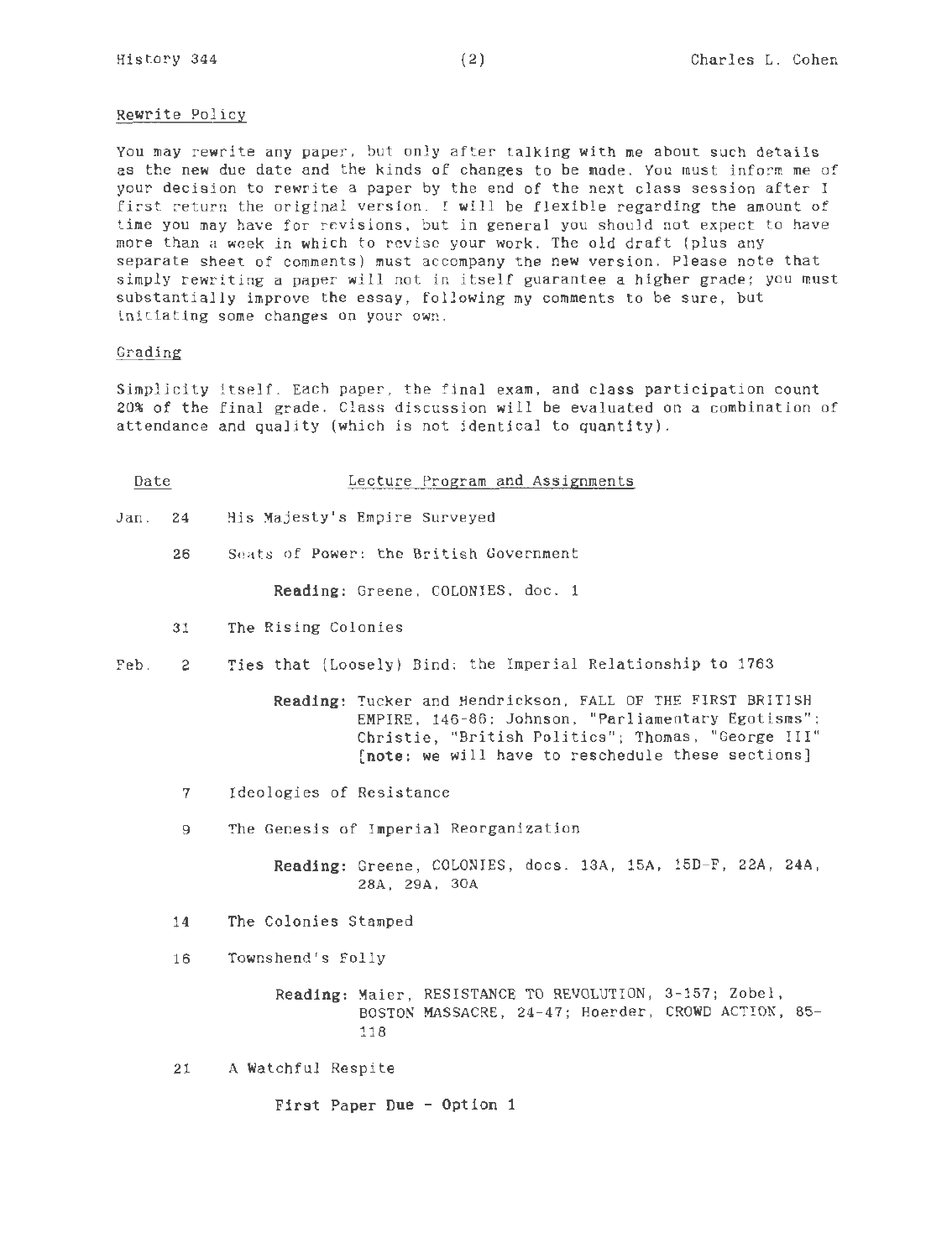23 The Final Crisis Brews

Reading: Greene, COLONIES, 3, 5, 6C, 7E, 8, 13B, 14C, 18, 248, 32

28 The Colonies Mobilize

First Paper Due - Option 2

~ar. 2 The Revolutionary Coalition

> Reading: Foner, TOM PAINE, 1-106; Egnal, MIGHTY EMPIRE, 271-327

7 Deliberating Independence

9 Howe Now Brown Cow: the War for Independence, 1776-77

Reading: Maier, RESISTANCE TO REBELLION, 161-296; Tiedemann, "Revolution Foiled"

14 War on the Waves and in the West

Second Paper Due - Option 1

16 The World Turned Upside Down: the War for Independence, 1778-1781

Reading: Don Higginbotham, "Reflections on the War of Independence" Discussion: Mapping the Revolution - Michael Edmonds, guest speaker

21 VACATION -

23 TAKE A REAL WHIG TO FORT LAUDERDALE

- 28 Fighting a Revolutionary War
- 30 Weapons and Tactics James Watson , guest lecturer

Reading: Martin and Lender, A RESPECTABLE ARMY; Royster, "A Society and Its War"

Apr. 4 An Empire Dissolving in Cartoons - slide presentation

Second Paper Due - Option 2

6 Poor Congress

Reading: Greene, COLONIES, 47: Morris, FORGING OF THE UNION, 80-110; Jensen, "Articles of Confederation"; Rakove, "Legacy of the Article of Confederation"

11 American Society: (R)evolutionary Changes

6 American Society: Revolution for Whom?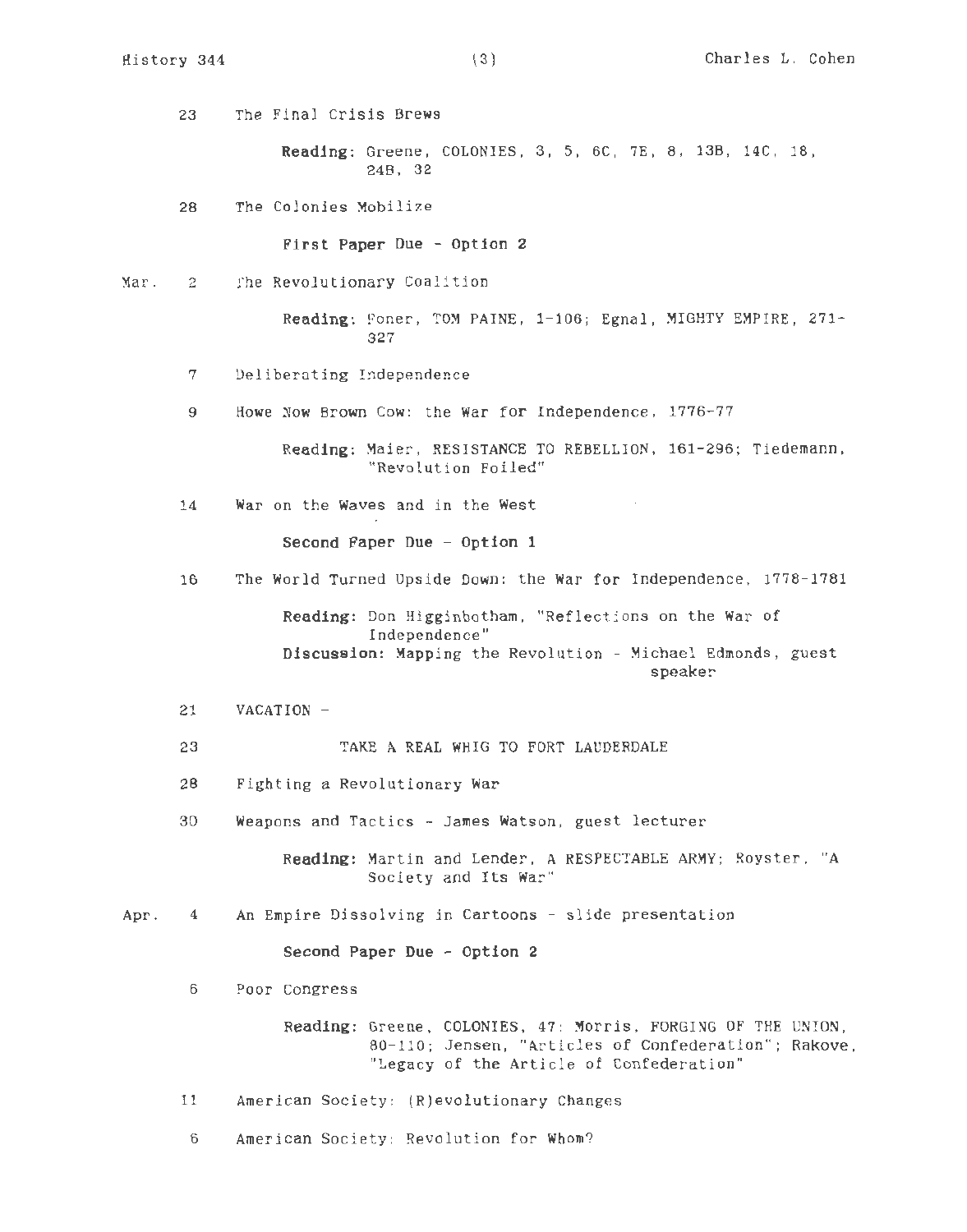# Date **Date** Lecture Program and Assignments

Reading: Jensen, AMERICAN REVOLUTION, 51-108; Quarles, "Revolutionary War as Black Declaration"; Norton, "'What an Alarming Crisis'"; Hatch , "In Pursuit of Religious Freedom"; Greene, ALL MEN ARE CREATED EQUAL

18 Republicanism

Third Paper Due - Option 1

20 Constituting the States

Reading: Foner, TOM PAINE, 107-44; Greene, COLONIES, 30B, 33A-B, 35B: "Massachusetts Constitution of 1780"

25 The Confederation at Work

Third Paper Due - Option 2

27 A Nation at Risk?

Reading: Jensen, NEW NATION, 347-74; Onuf, ORIGINS OF THE FEDERAL REPUBLIC, 149-85; Greene, PERIPHERIES AND CENTER, 181-211; Main, "American States"

- May 2 The Constitutional Convention
	- 4 The Second American Constitution

Reading: Collier and Collier, DECISION IN PHILADELPHIA, 3- 248; Greene, COLONIES, 57A-B, 58

- May 9 Ratifying the Constitution - John Kaminski, guest lecturer
	- 11 The American Revolution Considered

Reading: Collier and Collier, DECISION, 249-273; Greene, COLONIES, 59-60, 62

TBA Final Examination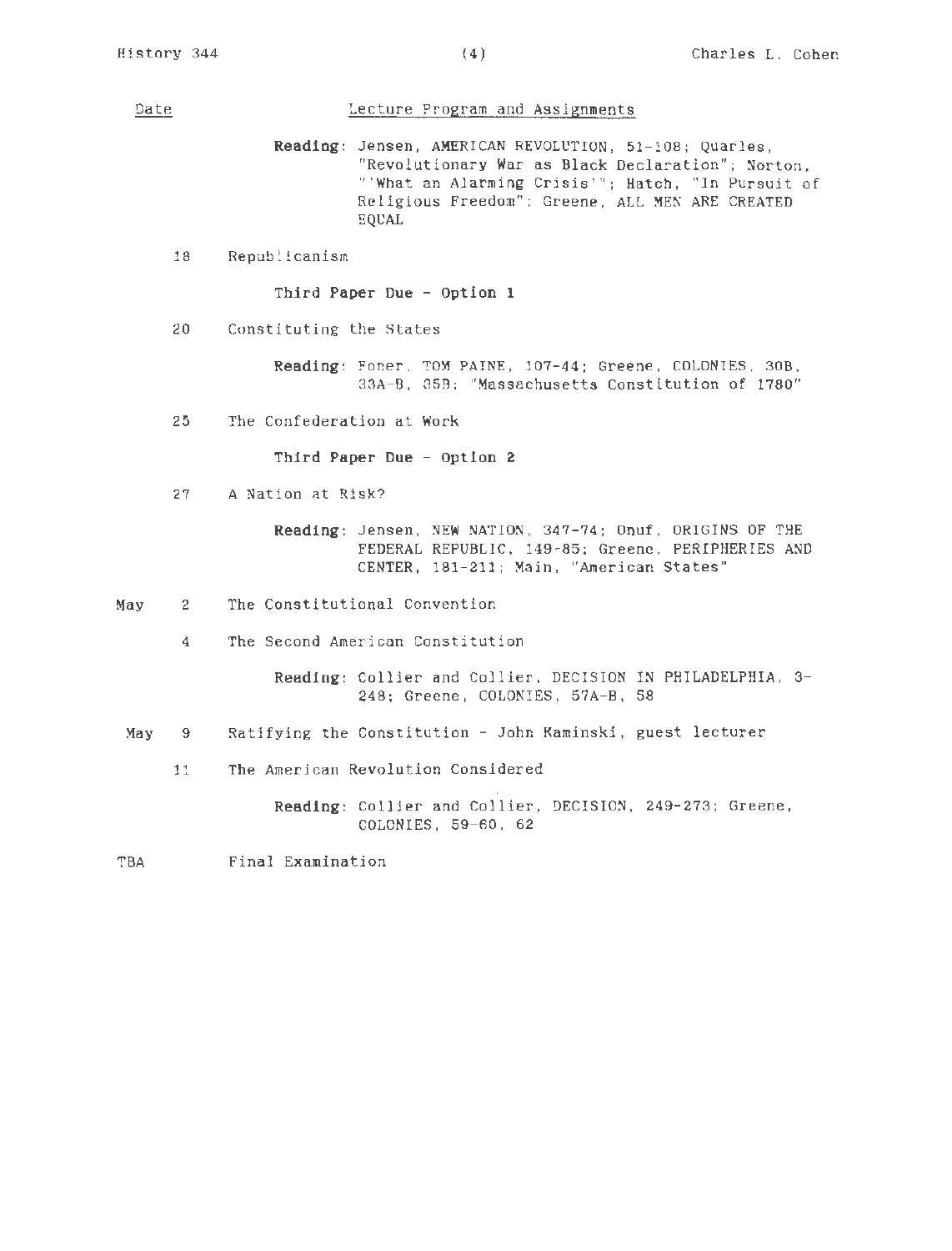$\cdots$ 

# Paper Topics

In writing these essays, you should draw on the lectures, the secondary sources, and, as much as possible, the primary documents. You may of course draw on materials from outside the course, but you are not required to. You may choose another topic if the following suggested ones bore, fatigue or disorient you, but you must consult with me before so proceeding.

#### Paper 1

- Option 1 Due Feb. 21 . Uiscuss the central themes in the colonists' rhetoric of resistance 1763-1776. Did those themes remain constant, or did they shift with political circumstances?
- Option  $2 Due Feb$ . 28. Analyze British imperial policies  $1763-1775$ . What were the British trying to accomplish, and why did they proceed in the ways they did?

### Paper 2

- Option  $1 -$  Due Mar. 14. The patriot resistance movement consisted of many different groups and factions, sometimes working at cross- purposes or at least with different agendas in mind. What sorts of people composed the resistance movement, what did they hope to achieve through it, and how successfully did they realize their goals?
- Option 2 Due April 4 . The colonists entered into the War for Independence possessing certain notions about the nature of government, their society, and themselves as members of that society. Discuss how those ideals structured the American war effort. Did the experience of the war challenge or confirm those ideals?

#### Paper 3

- Option 1 Due April 18. Some historians see the Revolution liberating Americans from old political, social, and cultural restraints, suggesting that it permitted them more freedoms than they had previously enjoyed. Do you agree?
- Option  $2$  Due April 25. Discress the process of writing the state constitutions (particularly those of Pennsylvania and Massachusetts), and explain whether, on the basis of the new state governments drawn up between 1776- 1780, one may rightly describe the Revolution as a "democratic" movement. (Be sure to define what "democratic" means .)

 $\sim$   $\sim$   $\sim$ 

 $\sim 1000$  km s  $^{-1}$